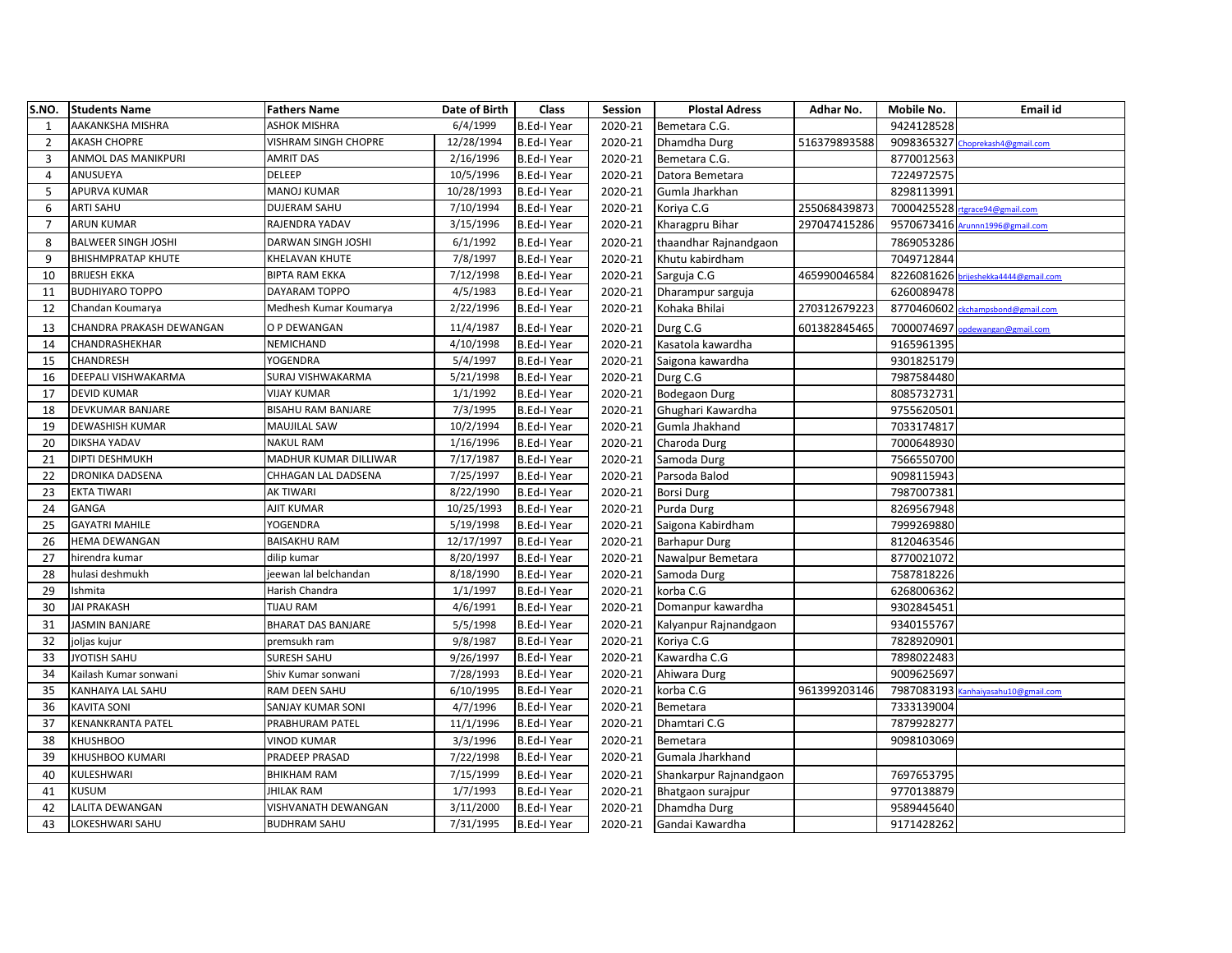| 44 | <b>MADHURI</b>           | <b>SAHDEV RAM</b>             | 2/20/1998  | <b>B.Ed-I Year</b> | 2020-21 | Rajnandgaon C.G        |              | 9131636202 |                                              |
|----|--------------------------|-------------------------------|------------|--------------------|---------|------------------------|--------------|------------|----------------------------------------------|
| 45 | manjri kaushik           | pawan kaushik                 | 3/12/1993  | <b>B.Ed-I Year</b> | 2020-21 | Jinda kawardha         |              | 8962812397 |                                              |
| 46 | MD ASHRAF ALAM           | MD MOHSIN                     | 6/15/1998  | <b>B.Ed-I Year</b> | 2020-21 | Gumala Jharkhand       |              | 9693966603 |                                              |
| 47 | <b>MEGHA BHATT</b>       | <b>OMPRAKASH BHATT</b>        | 11/10/1997 | <b>B.Ed-I Year</b> | 2020-21 | <b>Bhilai Durg</b>     |              | 7697331198 |                                              |
| 48 | <b>MONIKA</b>            | <b>ADHAR SINGH</b>            | 7/30/1995  | B.Ed-I Year        | 2020-21 | Narratoal balod        |              | 8839721400 |                                              |
| 49 | <b>NAMRATA BAIS</b>      | <b>DINESH BAIS</b>            | 12/16/1994 | <b>B.Ed-I Year</b> | 2020-21 | Gandai Rajanadgaon     |              | 9165429403 |                                              |
| 50 | <b>NANDINI NETAM</b>     | SHRI RAM NETAM                | 3/27/1993  | <b>B.Ed-I Year</b> | 2020-21 | Tirurdiha Durg         |              | 9179238904 |                                              |
| 51 | <b>NAYAN KUMAR</b>       | <b>ANJORI LAL</b>             | 4/16/1999  | <b>B.Ed-I Year</b> | 2020-21 | Selegaon kankesr       |              | 9644344060 |                                              |
| 52 | <b>NEEMA</b>             | MAHESH RAM                    | 7/18/1996  | B.Ed-I Year        | 2020-21 | Kumhi kawardha         |              |            |                                              |
| 53 | <b>NEENA PANDEY</b>      | JAYSHANKER PANDEY             | 7/19/1996  | B.Ed-I Year        | 2020-21 | kabirdham C.G          |              | 7470932706 |                                              |
| 54 | <b>NEHA DHRUW</b>        | MANSHA RAM DHRUW              | 11/21/1994 | <b>B.Ed-I Year</b> | 2020-21 | Durg C.G               |              | 9685282842 |                                              |
| 55 | Neha Mishra              | Prabhakar Mishra              | 9/2/1995   | <b>B.Ed-I Year</b> | 2020-21 | Pratappur C.G          |              | 7748059473 |                                              |
| 56 | Nirmala                  | Dauram                        | 1/10/1998  | B.Ed-I Year        | 2020-21 | Dhamdha Durg           |              | 7587424120 |                                              |
| 57 | NIVESH TOPPO             | <b>BHALENTINUS TOPPO</b>      | 2/10/1999  | <b>B.Ed-I Year</b> | 2020-21 | Ambikapur C.G          | 348710505633 | 8319111108 | iveshtoppo4567@gmail.com                     |
| 58 | <b>OMPRAKASH SAHU</b>    | DANU RAM SAHU                 | 11/19/1994 | <b>B.Ed-I Year</b> | 2020-21 | Durg C.G               |              | 8871103088 |                                              |
| 59 | ONKESHWARI SAHU          | CHANDRASHEKHAR                | 7/24/1995  | <b>B.Ed-I Year</b> | 2020-21 | Kumhi kawardha         |              | 9098114088 |                                              |
| 60 | PRADEEP KUMAR            | RAMADHAR VERMA                | 12/28/1991 | B.Ed-I Year        | 2020-21 | Salhewara Rajnandgaon  |              | 9424134888 |                                              |
| 61 | PRAVEEN KUMAR            | <b>BHAJNATH</b>               | 7/19/1998  | <b>B.Ed-I Year</b> | 2020-21 | Pendarwani Rajnandgaon |              | 9340370614 |                                              |
| 62 | PREETI                   | <b>DAAU LAL</b>               | 1/19/1997  | B.Ed-I Year        | 2020-21 | Parpodi                |              | 8839625040 |                                              |
| 63 | PREETI RAJPUT            | PRATAP SINGH RAJPUT           | 1/6/1990   | <b>B.Ed-I Year</b> | 2020-21 | Dhamdha Durg           |              | 8770883685 |                                              |
| 64 | PRIYANKA DADSENA         | SATISH KUMAR DADSENA          | 2/10/1994  | B.Ed-I Year        | 2020-21 | Khairagarh Rajnandgaon | 222781524940 |            | 9977959826 Mdzeeshann@gmail.com              |
| 65 | RAJA SALUJA              | MAHENDRA SALUJA               | 1/21/1995  | B.Ed-I Year        | 2020-21 | Bemetara Durg          | 367312951099 |            | 6261108474 Rajasaluja1995@gmail.com          |
| 66 | RAJESH KUMAR PATRE       | <b>GIRDHAREE PRASAD PATRE</b> | 8/24/1993  | <b>B.Ed-I Year</b> | 2020-21 | Bandha Mungeli         |              | 8085089265 |                                              |
| 67 | <b>RAKESH KUMAR</b>      | <b>KALYAN SINGH</b>           | 7/16/1994  | B.Ed-I Year        | 2020-21 | Korwai Bemetara        |              | 7869240098 |                                              |
| 68 | RAMESHWARI NARWASE       | SANTU RAM THAKUR              | 1/1/1989   | B.Ed-I Year        | 2020-21 | Mnapur Rajnandgaon     |              | 9644934176 |                                              |
| 69 | RANI CHANDRAVANSHI       | HARI PRASAD CHANDRAVANSHI     | 8/14/1988  | <b>B.Ed-I Year</b> | 2020-21 | Paraswara kawardha     |              | 7000170073 |                                              |
| 70 | <b>RANI TIWARI</b>       | <b>SURENDRA TIWARI</b>        | 2/28/1999  | <b>B.Ed-I Year</b> | 2020-21 | Durg C.G               |              | 8770500023 |                                              |
| 71 | RAVINDER KUMAR SINGH     | <b>BASANT SINGH</b>           | 12/24/1993 | B.Ed-I Year        | 2020-21 | Gumala Jharkhand       |              | 8102566641 |                                              |
| 72 | RAVINDRA SINGH MAHILANGE | KESHAW PRASAD MAHILANGE       | 8/26/1996  | B.Ed-I Year        | 2020-21 | Durg C.G               |              | 7566076108 |                                              |
| 73 | RINKESH BARAIHA          | RAMESH CHANDRA BARAIHA        | 8/3/1990   | <b>B.Ed-I Year</b> | 2020-21 | Durg C.G               | 625201691318 | 8817154799 | inkeshbaraiha0@gmail.com                     |
| 74 | RUKSAR HUSSAIN           | <b>FARUKH HUSSAIN</b>         | 9/5/1988   | <b>B.Ed-I Year</b> | 2020-21 | Raipur C.G             | 841520396697 |            | 9893303076 mirzasameerbaig2008@gmail.com     |
| 75 | SAHEB DAS                | <b>DERHA RAM</b>              | 6/30/1992  | <b>B.Ed-I Year</b> | 2020-21 | Khamtarai Kawardha     |              | 9893705478 |                                              |
| 76 | SANDEEP KUMAR            | <b>BECHAN RAM</b>             | 10/18/1989 | <b>B.Ed-I Year</b> | 2020-21 | Gumala Jharkhand       |              | 8434491660 |                                              |
| 77 | SANTOSHI                 | <b>DEV SINGH</b>              | 1/30/1989  | <b>B.Ed-I Year</b> | 2020-21 | Parswara Kabirdham     |              | 6260345625 |                                              |
| 78 | seema                    | mehataru ram rana             | 4/7/1994   | <b>B.Ed-I Year</b> | 2020-21 | Balod C.G              |              | 8269801943 |                                              |
| 79 | SHAKUNTALA               | SANT RAM NARANG               | 11/8/1989  | <b>B.Ed-I Year</b> | 2020-21 | Thankhamriya Bemetara  |              | 7909457867 |                                              |
| 80 | SHALINEE VERMA           | RAJKUMAR VERMA                | 6/21/1995  | B.Ed-I Year        | 2020-21 | Charoda Raipur         | 973585882585 | 9302518257 | sverma07.sv@gmail.com                        |
| 81 | SHALINI SHARMA           | DHRUV KUMAR SHARMA            | 10/23/1994 | <b>B.Ed-I Year</b> | 2020-21 | Nawagarh Rajnandgaon   |              | 9111761656 |                                              |
| 82 | SHIVANI SHRIVASTAVA      | <b>VIJAY KUMAR</b>            | 10/24/1995 | <b>B.Ed-I Year</b> | 2020-21 | <b>Raipur Durg</b>     | 768654433086 |            | 8305347363 Shivanishrivastavakatni@gmail.com |
| 83 | SHRADHHA VERMA           | RAJKUMAR VERMA                | 2/27/1996  | B.Ed-I Year        | 2020-21 | Kachandur Durg         |              | 7987637669 |                                              |
| 84 | shubham chandravanshi    | santosh chandravanshi         | 5/4/1994   | <b>B.Ed-I Year</b> | 2020-21 | Kawardha C.G           |              | 9098413963 |                                              |
| 85 | Shubhang Baghel          | Devi Lal Baghel               | 5/24/1996  | <b>B.Ed-I Year</b> | 2020-21 | Durg C.G               |              | 7898680058 |                                              |
| 86 | SHWETA THAKUR            | PRAMOD SINGH THAKUR           | 12/18/1991 | <b>B.Ed-I Year</b> | 2020-21 | Durg C.G               | 935161893993 |            | 7999851353 shwetathakur181291@gmail.com      |
| 87 | <b>SONIYA MISHRA</b>     | <b>NARENDRA MISHRA</b>        | 7/6/1991   | <b>B.Ed-I Year</b> |         | 2020-21 Bhilai Durg    |              | 9770940934 |                                              |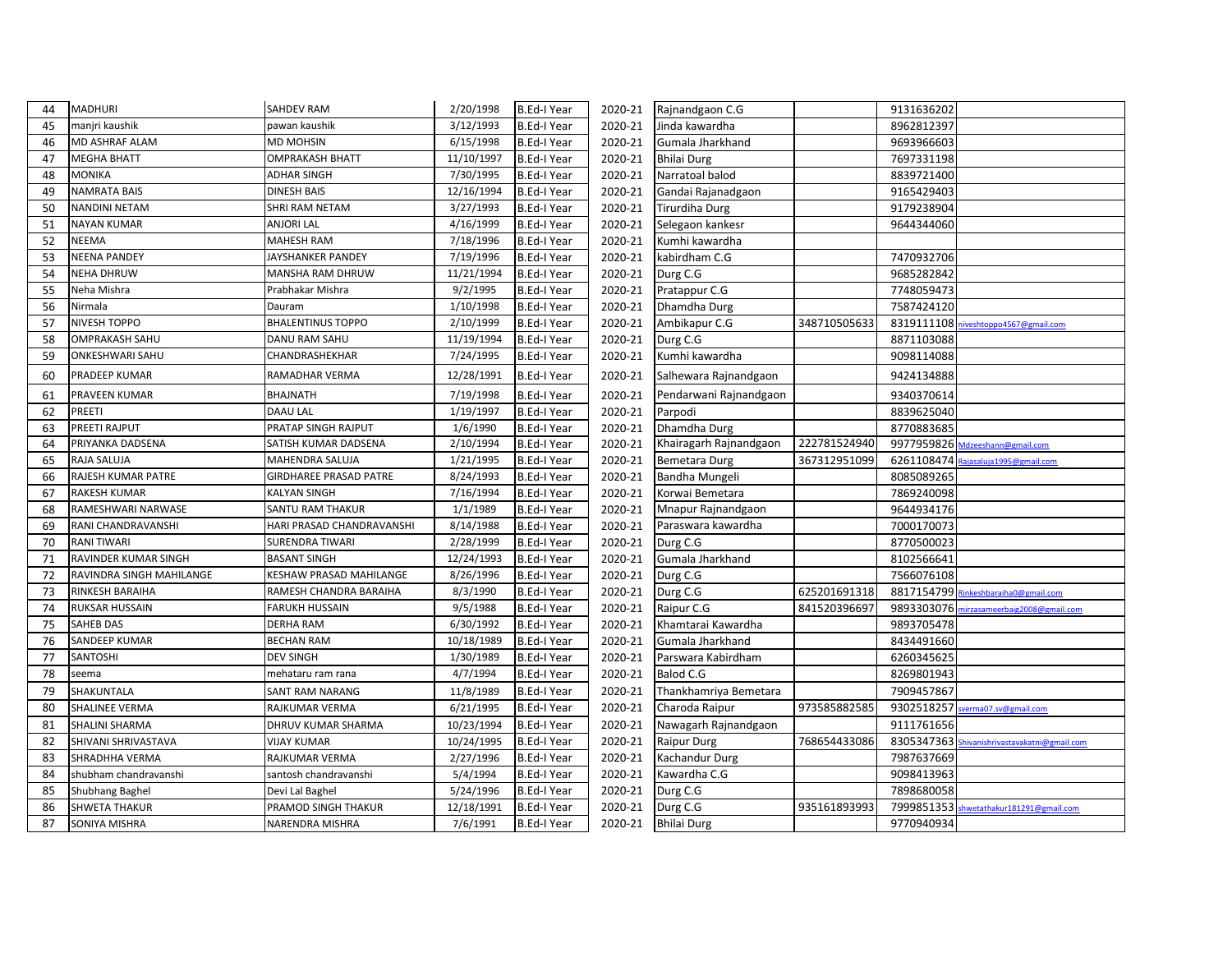| 88  | <b>SONU KUMAR</b>       | <b>ARJUN SINGH</b>           | 3/10/1994  | <b>B.Ed-I Year</b>  | 2020-21 | Gumla Jharkhand                       |              | 8877140864 |                                       |
|-----|-------------------------|------------------------------|------------|---------------------|---------|---------------------------------------|--------------|------------|---------------------------------------|
| 89  | Surekha Patel           | <b>Tileshwar Patel</b>       | 10/24/1999 | <b>B.Ed-I Year</b>  | 2020-21 | Parasbod Bemetra                      | 973179238758 | 7000942868 | verma586@gmail.com                    |
| 90  | Tanu Agrawal            | Devanand Agrawal             | 6/18/1997  | B.Ed-I Year         | 2020-21 | Raipur C.G                            |              | 7000040736 |                                       |
| 91  | TUKENDRA KUMAR SAHU     | MAKHAN SINGH SAHU            | 12/28/1996 | <b>B.Ed-I Year</b>  | 2020-21 | Bijebhat Bemetara                     |              | 9131182181 |                                       |
| 92  | umeshwari sahu          | ghana ram                    | 12/23/1996 | <b>B.Ed-I Year</b>  | 2020-21 | Dehri kawardha                        |              | 9399641641 |                                       |
| 93  | <b>USHA</b>             | KHEMRAJ                      | 10/3/1996  | B.Ed-I Year         | 2020-21 | <b>Takam Durg</b>                     |              | 6268946830 |                                       |
| 94  | varsha chandra          | vijay chandra                | 11/10/1994 | <b>B.Ed-I Year</b>  | 2020-21 | Silhati Kawardha                      |              | 9340810767 |                                       |
| 95  | VIBHA VERMA             | DINESH VERMA                 | 1/10/1998  | <b>B.Ed-I Year</b>  | 2020-21 | <b>Basin Durg</b>                     |              | 9340695539 |                                       |
| 96  | YOGITA DEWANGAN         | KAMLESH DEWANGAN             | 12/9/1999  | <b>B.Ed-I Year</b>  | 2020-21 | Changora Raipur                       |              | 9752649427 |                                       |
| 97  | YOGITA DEWANGAN         | TUKESHWAR RAM DEWANGAN       | 8/21/1999  | B.Ed-I Year         | 2020-21 | Gandai Rajnandgaon                    | 372713986302 |            | 9174877742 GYANUDEWANGAN21@gmail.com  |
|     |                         |                              |            |                     |         |                                       |              |            |                                       |
| 98  | ABHINAV KUMAR           | ANUPLAL VIND                 | 4/18/1998  | <b>B.Ed-II Year</b> | 2020-21 | KHARAGPUR MUNGER                      | 956281215905 |            | 6202646044 ABHI2525KUMAR@GMAIL.COM    |
| 99  | ABHISHEK KUMAR KESHRI   | SHAILESH PRASAD KESHRI       | 3/2/1995   | <b>B.Ed-II Year</b> | 2020-21 | VILL - DUMRI JHARKHAND                | 229798205408 | 7677522190 |                                       |
| 100 | <b>ABHISHEK RAJ</b>     | UJJWAL KUMAR MISHRA          | 1/15/1997  | <b>B.Ed-II Year</b> | 2020-21 | VILL-BARATAND JHARKHAN 916421379338   |              |            | 6202380097 ARAJ02624@GMAIL.COM        |
| 101 | <b>AFTAB ALAM</b>       | YASIN ANSARI                 | 9/16/1985  | <b>B.Ed-II Year</b> | 2020-21 | VILL- MURJULEE RANCHI                 | 834503875062 |            | 9693584038 AALAM462@GMAIL.COM         |
| 102 | AJAY KUMAR DIWAKAR      | <b>INDRA KUMAR DIWAKAR</b>   | 8/1/1994   | <b>B.Ed-II Year</b> | 2020-21 | <b>KAWARDHA</b>                       | 769247830791 |            | 6232257923 AJAYMBIO@GMAIL.COM         |
| 103 | <b>ALKA KUJUR</b>       | <b>ANAND PAL KUJUR</b>       | 8/5/1991   | <b>B.Ed-II Year</b> | 2020-21 | VILL-PANDARIYA KABIRDHA 414635634156  |              |            | 6263766202 ALKAKUJUR111990@GMAIL.COM  |
| 104 | AMIT KUMAR KARMALI      | SHANICHAR KARMALI            | 3/19/1991  | <b>B.Ed-II Year</b> | 2020-21 | VILL-PATRATU JHARKHAND 453019536790   |              |            | 6202645805 AKARMALI59@GMAIL.COM       |
| 105 | AMITA MARKANDEY         | NOHAR DAS MARKANDEY          | 8/9/1996   | <b>B.Ed-II Year</b> | 2020-21 | VILL-KHAMARIYA BHATHA                 | 211198175580 | 8839247307 | mitamarkandey09@gmail.com             |
| 106 | <b>AMRITA</b>           | NARENDRA SINGH               | 3/24/1993  | <b>B.Ed-II Year</b> | 2020-21 | UREHA BEMETRA                         | 391648014341 | 7999403288 |                                       |
| 107 | ANJALI                  | PRABHU RAM PATEL             | 2/8/1995   | <b>B.Ed-II Year</b> | 2020-21 | JEORA SIRSA DURG                      | 298679288706 |            | 7999793925 ANJALIPATE01389@GMAIL.COM  |
| 108 | ANJALI CHATTERJEE       | M R CHATTERJEE               | 5/20/1980  | <b>B.Ed-II Year</b> | 2020-21 | <b>SUPELA BHILAI</b>                  | 532247574111 |            | 7869688420 UTTANJ@GMAIL.COM           |
| 109 | ANURAG PATANWAR         | <b>ASHOK PATANWAR</b>        | 3/21/1982  | <b>B.Ed-II Year</b> | 2020-21 | BILARPUR CHHATTISAGARH 607060606084   |              |            | 7987437971 APATANWAR@GMAIL.COM        |
| 110 | <b>ARTI DHIVAR</b>      | <b>BHARAT LAL</b>            | 1/14/1996  | <b>B.Ed-II Year</b> | 2020-21 | <b>DHAMDHA</b>                        | 302065241517 |            | 6260394895 ARTIDHIVAR199614@GMAIL.COM |
| 111 | ARTI LUNKAD             | RAMESHCHAND                  | 7/31/1979  | <b>B.Ed-II Year</b> | 2020-21 | <b>GURG</b>                           | 587215175674 |            | 7587464783 DESHNASAREES@GMAIL.COM     |
| 112 | <b>ASHIM RAZA</b>       | MOHAMMAD SAFIK ALAM          | 1/5/1995   | <b>B.Ed-II Year</b> | 2020-21 | VILL- POKHARI KALAN JHAR 812823915102 |              |            | 7488265564 aashimraza786@gmail.com    |
| 113 | ASHISH KUMAR MAHATO     | <b>BHAGWAT MAHATO</b>        | 7/20/1987  | <b>B.Ed-II Year</b> | 2020-21 | SARJAMDA                              | 705455680594 | 9801539151 | ASHISHKRMAHATO87@GMAIL.COM            |
| 114 | CHANDAN KUMAR HARI      | KALI CHARAN HARI             | 4/15/1989  | <b>B.Ed-II Year</b> | 2020-21 | VILL-JARMUNDI JHARKHAN 932703124561   |              | 8404849997 | CHANDANBRC7@GMAIL.COM                 |
| 115 | CHANDRAKALA MARKAM      | <b>KHELAN SINGH</b>          | 6/25/1993  | <b>B.Ed-II Year</b> | 2020-21 | <b>KAWARDHA</b>                       | 855506882774 |            | 9098908832 MARKAMMONU407@GMAIL.COM    |
| 116 | CHANDRAPRAKASH KATHALE  | <b>BHAGWAN SINGH KATHALE</b> | 12/9/1995  | <b>B.Ed-II Year</b> | 2020-21 | VILL-JEWADAN KHURD KAB 278618352267   |              |            | 9981122710 CHANDRA.KATHALE@GMAIL.COM  |
| 117 | <b>CHETNA MANDHARE</b>  | N M MANDHARE                 | 7/7/1987   | <b>B.Ed-II Year</b> | 2020-21 | <b>BHILAI</b>                         | 9678085519   |            | 9678085519 CHETNA7787@GMAIL.COM       |
| 118 | <b>CHETNA PRIYA</b>     | AJIT KUMAR MAHTO             | 7/3/1995   | <b>B.Ed-II Year</b> | 2020-21 | <b>GUMLA</b>                          | 785025358375 |            | 8651608019 CHETNAPRIYA123@GMAIL.COM   |
| 119 | DEELESHWAR              | <b>HULESH RAM</b>            | 6/5/1992   | <b>B.Ed-II Year</b> | 2020-21 | VILL-DHABA RAJNANGAON 672108764203    |              | 6267215625 |                                       |
| 120 | DHANANJAY KAMDE         | CHAIN LAL KAMDE              | 7/6/1982   | <b>B.Ed-II Year</b> | 2020-21 | JUNWANI BHILAI                        | 790706829669 |            | 7000304347 OKAMDE@GMAIL.COM           |
| 121 | <b>DINESHWARI RAWTE</b> | <b>RAMSINGH RAWTE</b>        | 11/14/1994 | <b>B.Ed-II Year</b> | 2020-21 | <b>DANTEWADA</b>                      | 300440779407 |            | 9424162442 DINESHWARI0014@GMAIL.COM   |
| 122 | <b>DIVYA KURUP</b>      | <b>DILIP KURUP</b>           | 6/26/1995  | <b>B.Ed-II Year</b> | 2020-21 | <b>UDAYNAGAR KANKER</b>               | 241525788193 |            | 7999601099 SHREEDIVYA060@GMAIL.COM    |
| 123 | DIVYA YADAV             | . P YADAV                    | 4/30/1994  | <b>B.Ed-II Year</b> | 2020-21 | RAMANUJGANJ BALRAMPU 291404627563     |              |            | 8463089572 AMBIKAYADAV244@GMAIL.COM   |
| 124 | <b>DUKALU RAM SAHU</b>  | <b>BARSAN RAM SAHU</b>       | 5/27/1987  | <b>B.Ed-II Year</b> | 2020-21 | VILL-TIPANGADH RAJNAND 771467325031   |              | 8889953673 |                                       |
| 125 | <b>DURGA SAHU</b>       | GHANSHYAM                    | 9/27/1997  | <b>B.Ed-II Year</b> | 2020-21 | <b>BERLA</b>                          | 849213588996 |            | 6266488718 SAHUDURGA@GMAIL.COM        |
| 126 | <b>DURGESH</b>          | SUKHARAM                     | 7/12/1997  | <b>B.Ed-II Year</b> | 2020-21 |                                       |              | 9755511405 |                                       |
| 127 | <b>FATIMA BEGAM</b>     | <b>JALIL MOHAMMAD</b>        | 6/7/1994   | <b>B.Ed-II Year</b> | 2020-21 | KABEERDHAM                            | 898884850281 | 9770970427 |                                       |
| 128 | <b>GULAM WARIS ALI</b>  | FAYAZUDDIN LADLE             | 2/8/1998   | <b>B.Ed-II Year</b> | 2020-21 | VILL- POKHARI KALAN JHAR 441445219103 |              |            | 6200331616 shoaib.akhrar457@gmail.com |
| 129 | <b>GULSHAN KUMAR</b>    | NARSINGH NARAYAN SINGH       | 5/10/1996  | <b>B.Ed-II Year</b> | 2020-21 | KONWAI JHARKHAND                      | 782094018825 |            | 7870431845 GK5644981@GMAIL.COM        |
| 130 | JAHANGEER ALAM          | <b>MD YUNUSH</b>             | 3/9/1994   | <b>B.Ed-II Year</b> | 2020-21 | SIMARIA KALAN JHARKHAN 479153581308   |              |            | 9304014198 JAHANGEER326@GMAIL.COM     |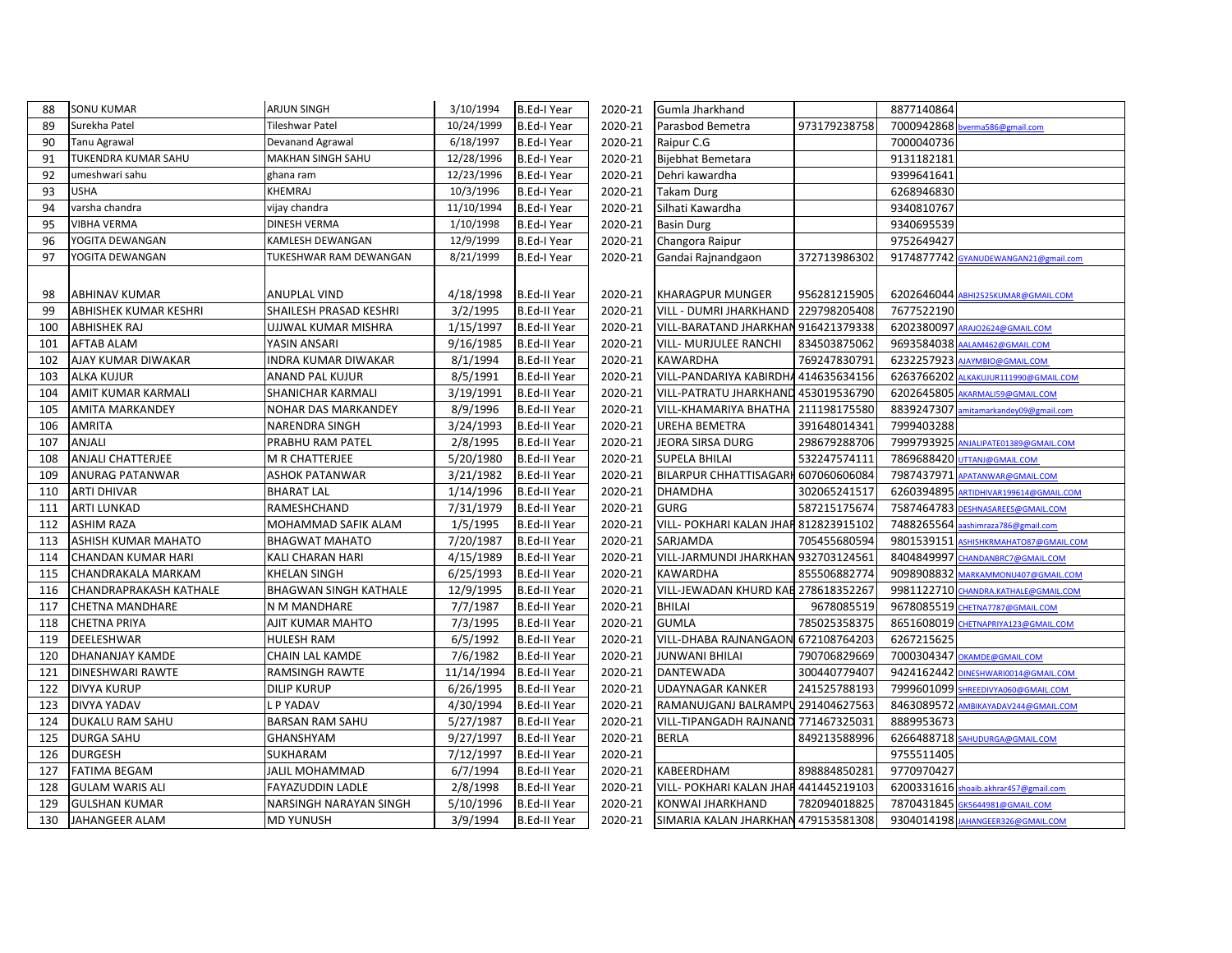| 131 | <b>JAHID</b>           | <b>AHSAN ANSARI</b>          | 4/11/1992  | <b>B.Ed-II Year</b> | 2020-21 | <b>VILL-TIGOI RANCHI</b><br>991157314542 |            | 8340706823 ANSARIJAHID090@GMAIL.COM     |
|-----|------------------------|------------------------------|------------|---------------------|---------|------------------------------------------|------------|-----------------------------------------|
| 132 | JALESHWAR PRASAD       | CHUMMAN PRASAD               | 3/5/1995   | <b>B.Ed-II Year</b> | 2020-21 | VILL-GASSIKAPA MUNGELI<br>570710381648   |            | 8819071796 JALESHWARMAHILANGE@GMAIL.COM |
| 133 | <b>JANKI</b>           | <b>HEERA LAL</b>             | 7/22/1993  | <b>B.Ed-II Year</b> | 2020-21 | 295936201775<br>dalli rajhara            | 8602152737 | jankisahu19@gmail.com                   |
| 134 | KAMESHWAR RAJAK        | SHAILENDRA RAJAK             | 4/8/1992   | <b>B.Ed-II Year</b> | 2020-21 | VILL- NAVAGARH BEMETAF 283124221867      | 8319325687 | KAMESH.RAJAK08@GMAIL.COM                |
| 135 | KAMLESH KUMAR          | <b>AMRIKA</b>                | 3/30/1993  | <b>B.Ed-II Year</b> | 2020-21 | VILL-BAGHUL BEMETARA<br>586783067184     | 8878827986 |                                         |
| 136 | KANHAIYA CHANDRAVANSHI | MOHIT CHANDRAVANSHI          | 8/15/1997  | <b>B.Ed-II Year</b> | 2020-21 | 732217645020<br>VILL- GANDAI KABIRDHAM   | 6263820959 |                                         |
| 137 | KOMAL KUMAR            | SHIV KUMAR                   | 10/4/1992  | <b>B.Ed-II Year</b> | 2020-21 | PANDARIYA<br>605115788944                |            | 9754171466 KOMALSIR1253@GMAIL.COM       |
| 138 | <b>KUMUDINI LAKRA</b>  | <b>RAMDEW LAKRA</b>          | 9/8/1991   | <b>B.Ed-II Year</b> | 2020-21 | VILL-KURKEL JHARKHAND<br>863551760278    |            | 9102302259 KUMUDLAKRA@GMAIL.COM         |
| 139 | <b>KUNAL KUMAR</b>     | UDAY NARAYAN YADAV           | 9/12/1995  | <b>B.Ed-II Year</b> | 2020-21 | 419793923416<br>BHENDRA JHARKHAND        |            | 7903567436 KK93365@GMAIL.COM            |
| 140 | LALITA SHARMA          | BIRBAL VISHWAKARMA           | 8/15/1992  | <b>B.Ed-II Year</b> | 2020-21 | 656133309193<br>KOHKA BHILAI             |            | 7654424231 ARUNVISHWAKARMA143@GMAIL.COM |
| 141 | LAXMI BANJARA          | <b>REWA RAM</b>              | 7/8/1996   | <b>B.Ed-II Year</b> | 2020-21 | 536272207552<br>VILL-GASTIKAPA           |            | 9340304771 JALESHWARMAHILANGE@GMAIL.COM |
| 142 | MANIKARNIKA PANDEY     | <b>RAKESH PANDEY</b>         | 3/1/1991   | <b>B.Ed-II Year</b> | 2020-21 | THANKHAMHARIA BEMETA 802699294608        | 6261284031 | MKARNIKA01@GMAIL.COM                    |
| 143 | MD AZHAR RAZAQUE       | MD SOHAIL AHMAD              | 3/24/1995  | <b>B.Ed-II Year</b> | 2020-21 | 374272803110<br>VILL- PANKI JHARKHAND    |            | 8210504496 AZHARRAZAQUE88@GMAIL.COM     |
| 144 | <b>MD FAIZ ALAM</b>    | MD JEYAUDDIN ANSARI          | 12/11/1987 | B.Ed-II Year        | 2020-21 | VILL - POKHARI KALAN JHAR 722358312137   |            | 8210809369 MEMOHAMMADFAIZ82@GMAIL.COM   |
| 145 | MD MANSOOR ALAM        | MD ALAUDDIN                  | 9/25/1986  | <b>B.Ed-II Year</b> | 2020-21 | VILL-SONS RANCHI<br>921377849493         | 8709355587 | ALAMMANSOOR538@GMAIL.COM                |
| 146 | MD SHAMIM              | MD SHAKIR ALI                | 2/13/1983  | <b>B.Ed-II Year</b> | 2020-21 | VILL- PANDRI JHARKHAND<br>851904152573   | 8340630247 | HAMIMAHMADSMS@GMAIL.COM                 |
| 147 | MINALI SHARMA          | GOPIKRISHNA SHARMA           | 8/25/1998  | <b>B.Ed-II Year</b> | 2020-21 | PANDARIYA KABIRDHAM<br>397523765386      |            | 9109216414 Minali1998.minu@gmai.com     |
| 148 | <b>MOHNI SAHU</b>      | LUMAN RAM SAHU               | 9/12/1998  | <b>B.Ed-II Year</b> | 2020-21 | VILL- BAMI KABIRDHAM<br>968635693422     | 9340118120 |                                         |
| 149 | MONESHWARI PATEL       | CHANDAN SINGH PATEL          | 6/16/1994  | <b>B.Ed-II Year</b> | 2020-21 | SAMBALPUR KONDAGAON 370581818145         | 9479221639 |                                         |
| 150 | MUKESH KUMAR           | <b>KRISHNA</b>               | 8/15/1996  | <b>B.Ed-II Year</b> | 2020-21 | 959552284388<br>VILL-NINVA BEMETARA      |            | 8225874294 MUKESHYADAV970@GMAIL.COM     |
| 151 | <b>NEELU</b>           | <b>RAM KUMAR</b>             | 12/23/1996 | <b>B.Ed-II Year</b> | 2020-21 |                                          | 6267775513 |                                         |
| 152 | <b>NEMHANTI EKKA</b>   | RAJNESH EKKA                 | 9/24/1993  | <b>B.Ed-II Year</b> | 2020-21 | VILL-EMLIPARA SURAJPUR<br>370612986351   |            | 9584334763 NEHAKKA692@GMAIL.COM         |
| 153 | NIBHA KUMARI           | DHANANJAY PRASAD             | 9/7/1989   | <b>B.Ed-II Year</b> | 2020-21 | 537401179971<br>VILL-BHADOULI GUMLA      |            | 9304821505 OHDARSUDIP1@GMAIL.COM        |
| 154 | NILESH                 | SURENDRA                     | 5/9/1994   | <b>B.Ed-II Year</b> | 2020-21 | VILL- GANDAI KALA KABIRD 840095344537    | 7999919053 | NILESHKURMI8435@GMAIL.COM               |
| 155 | <b>NILIMA</b>          | JIWAN LAL                    | 8/23/1992  | B.Ed-II Year        | 2020-21 |                                          | 7000323209 |                                         |
| 156 | <b>NILMANI PATEL</b>   | LOOP SINGH PATEL             | 5/25/1997  | <b>B.Ed-II Year</b> | 2020-21 | 330869993359<br>VILL-MOHTARA KHAJSRA     |            | 7389481003 VRINDAPATEL490@GMAIL.COM     |
| 157 | NISHA DHRUV            | MANSHA RAM DHRUV             | 6/6/1997   | B.Ed-II Year        | 2020-21 | CIVIL LINE DURG<br>504075442447          | 9340759355 | NISHA.DHRUV0671997@GMAIL.COM            |
| 158 | OMESHWARI              | SAMALIYA                     | 12/24/1996 | B.Ed-II Year        | 2020-21 | VILL-MASABHAT DURG<br>771539700887       |            | 9131874286 SAHUTIKENDRA41@GMAIL.COM     |
| 159 | PARMESHWAR PRADHAN     | NEPAL PRADHAN                | 6/28/1993  | <b>B.Ed-II Year</b> | 2020-21 | 283621402330<br>POTEBIRNI RAIGARH        | 8359081218 |                                         |
| 160 | <b>PINKI</b>           | <b>GANPAT</b>                | 7/1/1997   | <b>B.Ed-II Year</b> | 2020-21 | VILL-GODMARRA BEMETAF 897411434608       | 7697964361 | PINKIKOSRE80@GMAIL.COM                  |
| 161 | <b>POOJA</b>           | VYASNARAYAN PATEL            | 1/11/1996  | <b>B.Ed-II Year</b> | 2020-21 | VILL-SUKHRIKALA DURG<br>218039702124     |            | 9131413204 PP.11011996@GMAIL.COM        |
| 162 | PRAWESH KUMAR SAHU     | <b>BINOD SAHU</b>            | 4/3/1995   | <b>B.Ed-II Year</b> | 2020-21 | 520638314144<br>KHORA JHARKHAND          |            | 7979757600 PRAWESH6917@GMAIL.COM        |
| 163 | PREETI RANI            | LAKHAN KUMAR MISHRA          | 8/31/1997  | <b>B.Ed-II Year</b> | 2020-21 | 252799588848<br>KABIRNAGAR RAIPUR        |            | 8757751678 PREETIMIS1997@GMAIL.COM      |
| 164 | PRIYA KESHARWANI       | OMPRAKASH KESHARWANI         | 1/5/1994   | B.Ed-II Year        | 2020-21 | KABIRDHAM<br>469393902517                |            | 9630017753 NIKKIKESHARWANI@GMAIL.COM    |
| 165 | PRIYA KUMARI RAJWADE   | INDRA DEV RAJWADE            | 5/23/1995  | <b>B.Ed-II Year</b> | 2020-21 | VILL-KUSVA SURAJPUR<br>723257172660      | 9575384481 | PRIYARAJWADE53028@GMAIL.COM             |
| 166 | PRIYANKA ANAND KESHRI  | <b>VED PRAKASH KESHRI</b>    | 12/8/1993  | <b>B.Ed-II Year</b> | 2020-21 | RAMANUJGANJ BALRAMPU 676483648025        | 6260287404 | SHARATCHANDRAKESHRI@GMAIL.COM           |
| 167 | PURUSHOTTAM LAL SAHU   | CHHEDI LAL SAHU              | 8/3/1985   | B.Ed-II Year        | 2020-21 | 953445726034<br>PANDARIYA KABIRDHAM      |            | 8878439616 SAHU1985H@GMAIL.COM          |
| 168 | <b>RAHUL SAHU</b>      | <b>BHARAT LAL SAHU</b>       | 10/4/1997  | <b>B.Ed-II Year</b> | 2020-21 | KAWARDHA<br>263354885123                 |            | 7828360093 RSAHU4856@GMAIL.COM          |
| 169 | RAJANI YADAV           | SANTOSH YADAV                | 9/25/1995  | <b>B.Ed-II Year</b> | 2020-21 | NARMADA RAJNANDGAON 313155798939         | 9754082446 |                                         |
| 170 | <b>RAJESH KUMAR</b>    | <b>SHANKAR SINGH</b>         | 8/2/1991   | <b>B.Ed-II Year</b> | 2020-21 | PANDARIYA KABIRDHAM<br>902365823207      |            | 9713772120 RK927301@GMAIL.COM           |
| 171 | RAJESH KUMAR KHATRI    | <b>BIRENDRA KUMAR KHATRI</b> | 10/9/1988  | <b>B.Ed-II Year</b> | 2020-21 | 568873928735<br><b>GUMLA</b>             | 7992268391 | prinurai.khatri@gmai.com                |
| 172 | RAVINDRA CHANDRAVANSHI | SUSHIL CHANDRAVANSHI         | 10/10/1995 | B.Ed-II Year        | 2020-21 | VILL- BODLA KABIRDHAM<br>298375433570    |            | 9340959177 RAVKWD@GMAIL.COM             |
| 173 | RENUKA SAHU            | <b>GOWARDHAN SAHU</b>        | 2/2/1996   | <b>B.Ed-II Year</b> | 2020-21 | VILL - JOBA MAHASAMUD<br>669458124301    | 8319530296 | renukasahu032@gmail.com                 |
| 174 | <b>RUPESH</b>          | KESHAV                       | 4/28/1996  | <b>B.Ed-II Year</b> | 2020-21 | 496834893741<br>VILL-BHARAMPURI BEMET/   |            | 9644762098 RUPESH2896@GMAIL.COM         |
| 175 | S PUJA                 | S KESAIYYA                   | 3/16/1996  | <b>B.Ed-II Year</b> | 2020-21 | <b>JAMNIPALI KORBA</b><br>774637871705   |            | 9131553589 POOJAANU284@GMAIL.COM        |